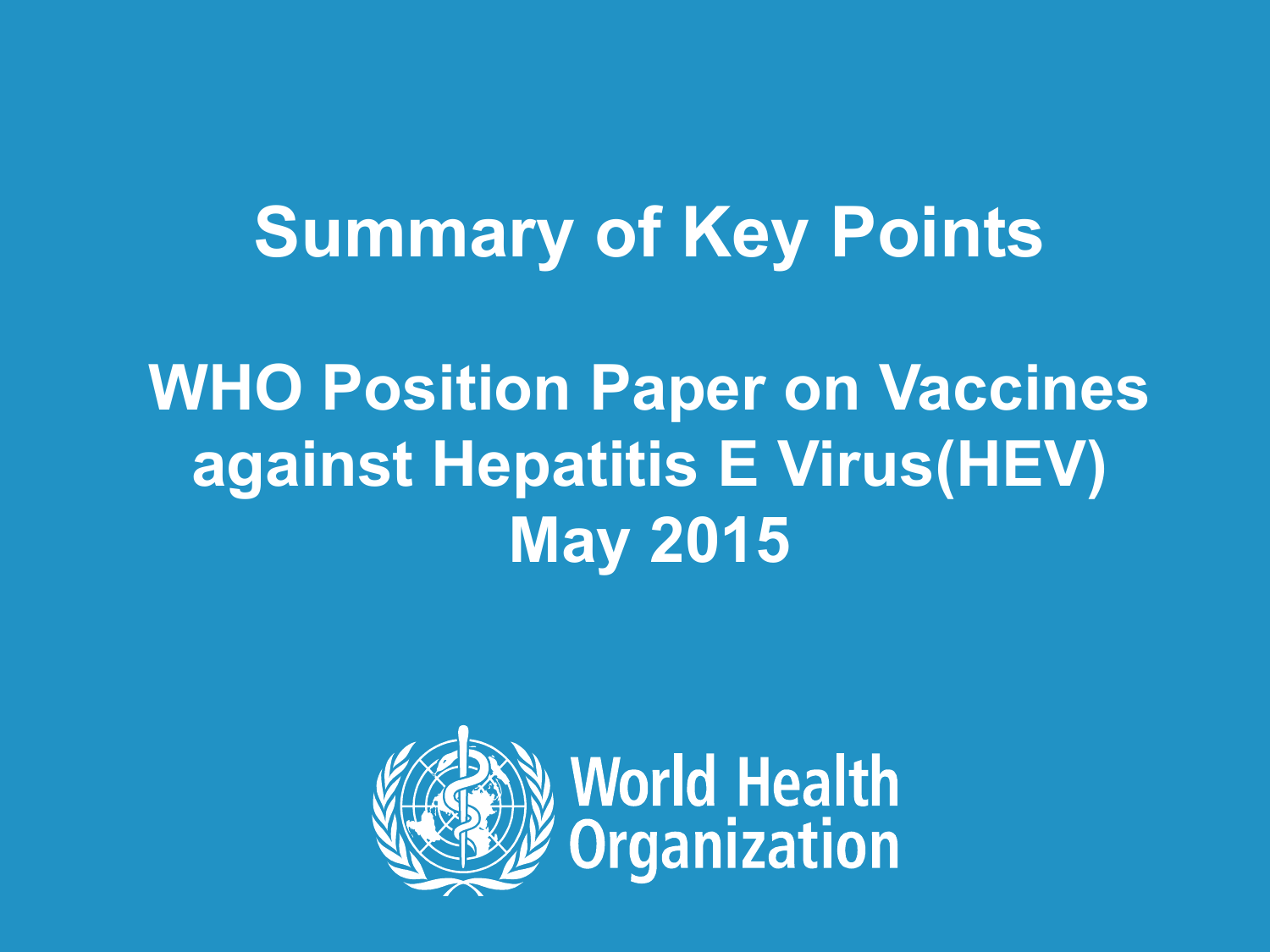### **Background**

- **Hepatitis E Virus (HEV):** leading cause of acute viral hepatitis in developing countries.
- l **Genotypes 1 and 2:** 
	- Primarily infect humans, mainly male young adults
	- Annually cause 20.1 M infections, 3.4 M symptomatic cases, 70 000 deaths, 3000 stillbirths.
	- Genotype 1 is:
		- most prevalent;
		- widely found in Asia and Africa;
		- causes high mortality in pregnant women, and poor fetal outcomes
	- Genotype 2 cases in Mexico, Nigeria, Namibia
- l **Genotypes 3 and 4:** 
	- Primarily infect mammalian animals; occasional transmission to humans
	- Genotype 3 cases almost entirely in developing countries
	- Genotype 4 human cases mainly in mainland China and Taiwan



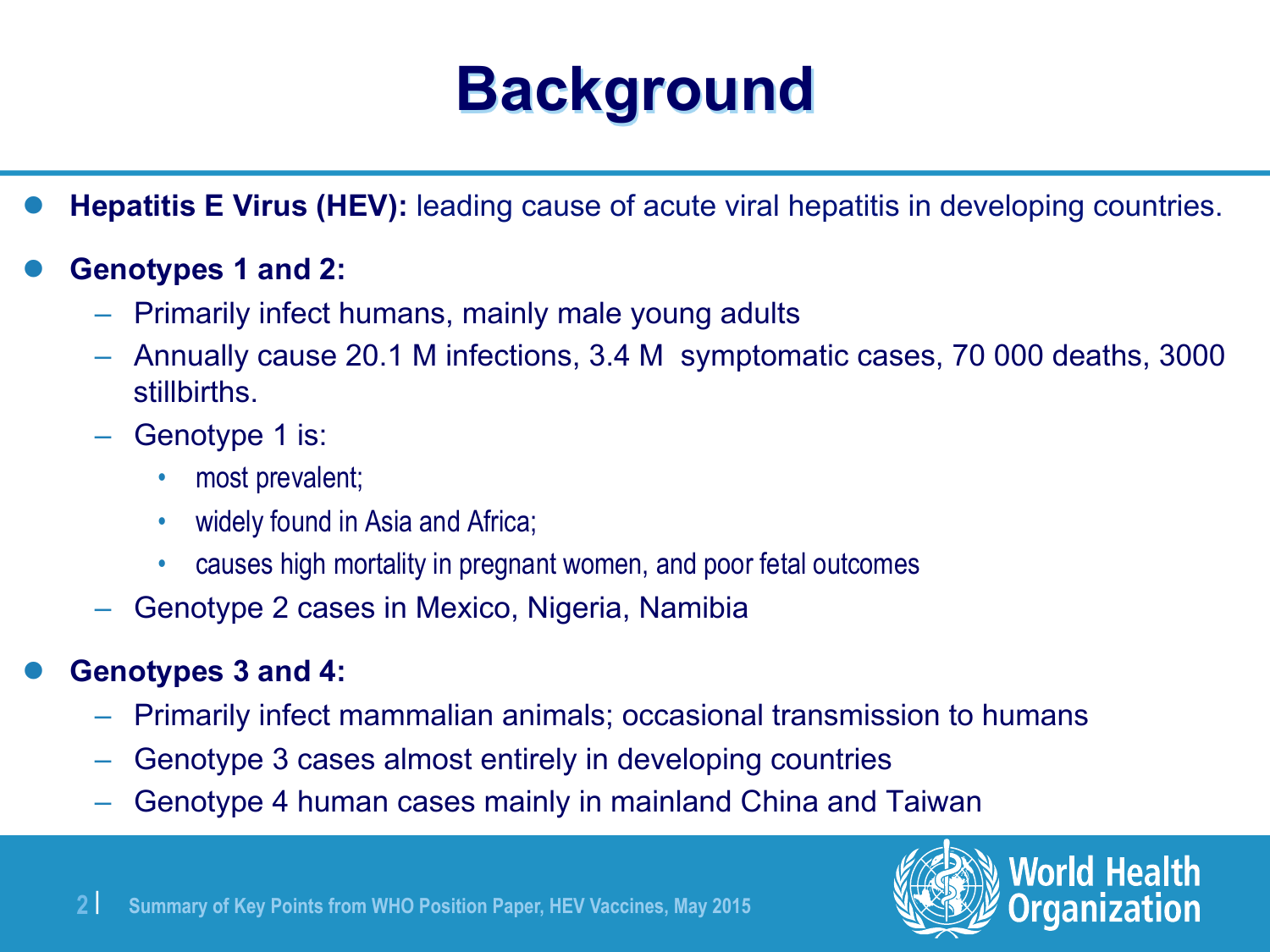![](_page_2_Picture_0.jpeg)

#### l **HEV transmission:**

- Sporadic disease in endemic countries.
- Periodic large epidemics due to contamination of water sources.
- Greatest disease burden in developing areas where clean water is scarce.

#### l **Treatment**:

- There are no WHO guidelines on treatment of Hepatitis E.
- Treatment is generally supportive.

![](_page_2_Picture_9.jpeg)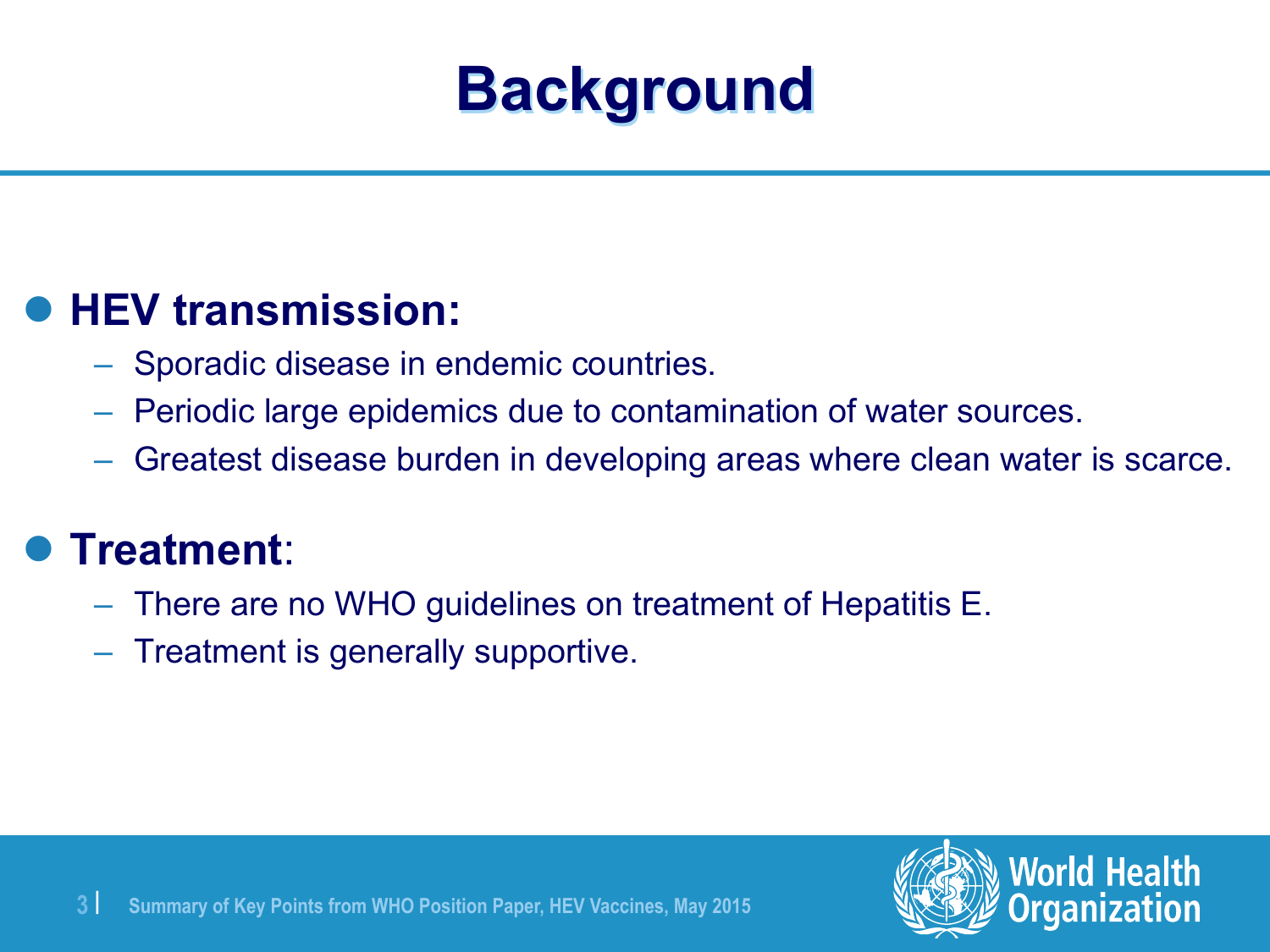### **Vaccines**

- **e HEV 239 Vaccine:** 
	- Hecolin®
	- Experimental vaccine at clinical trial stage in humans that has been developed and manufactured.
	- Currently only licensed in China
	- Licensed for use in people 16-65 years of age who are at high risk for HEV infection based on occupation/lifestyle
		- Those involved in animal husbandry, food handling, students, army personnel, young women, travellers

![](_page_3_Picture_7.jpeg)

![](_page_3_Picture_8.jpeg)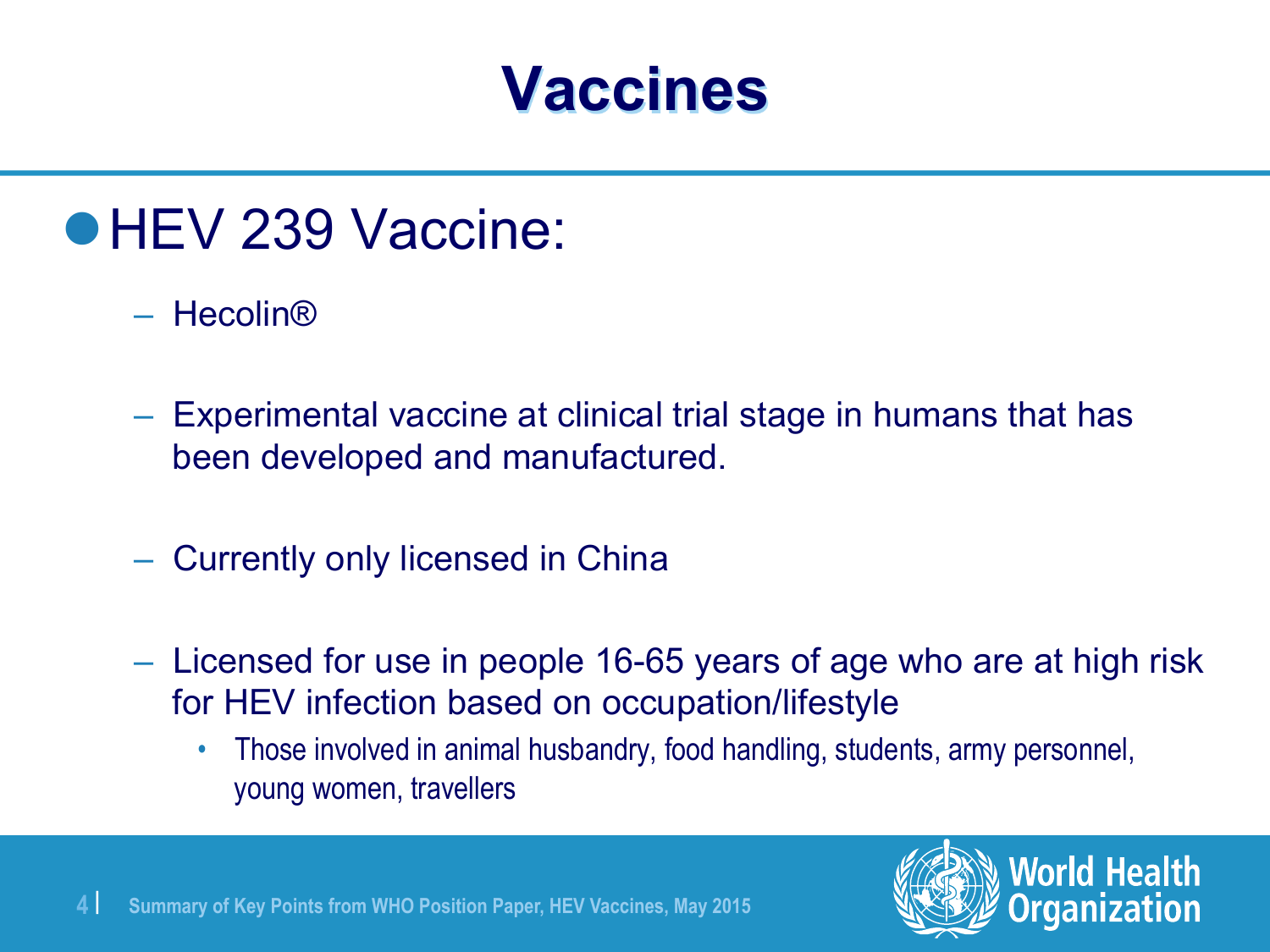# **Immunogenicity and Effectiveness**

#### **• Highly immunogenic**

– Almost all recipients seroconverted after 3 doses on a 0,1,6 month schedule.

#### **• Efficacy rate:**

- High efficacy rate in healthy adults between 16-65 years of age in China, primarily against Genotype 4.
- Limited data on protection against Genotype 1
- No data on protection against Genotypes 2 and 3
- However, there is data to show expected protection against all 4 genotypes.

![](_page_4_Picture_8.jpeg)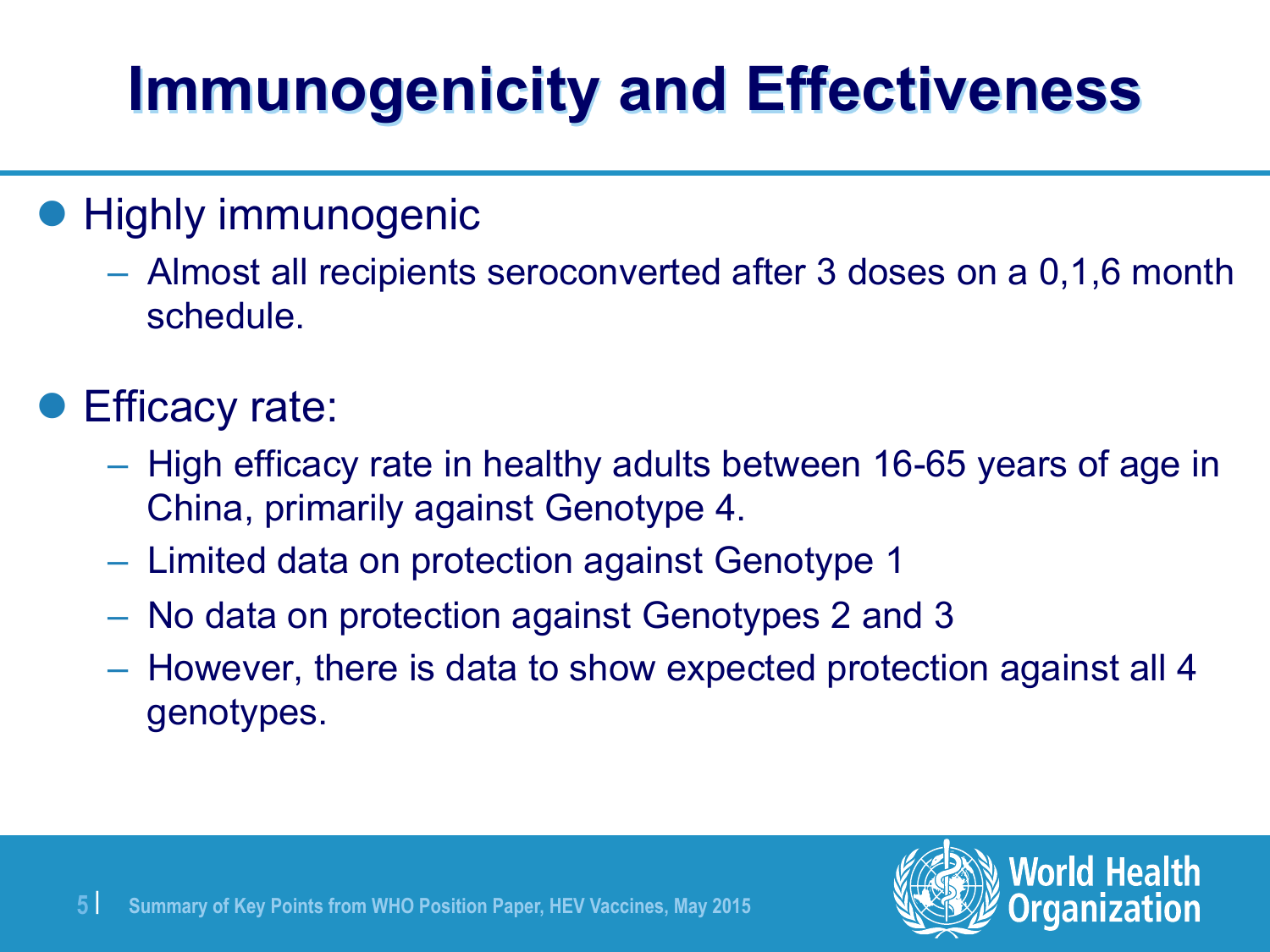### **WHO Position**

- l Hepatitis E recognized as an important public health problem in developing countries
	- Especially among special populations: pregnant women, displaced individuals living in camps, outbreak situations.
- In the absence of sufficient information, the WHO does not:
	- make a recommendation on the introduction of the vaccine for routine use in national programmes in populations where epidemic and sporadic hepatitis E disease is common. However, national authorities may decide to use the vaccine based on the local epidemiology.
	- Recommend routine use of vaccine in the following groups in endemic areas:
		- Children below age of 16 years
		- Pregnant women
		- Patients with chronic liver disease
		- Patients on organ transplant wait lists
		- Travellers

![](_page_5_Picture_11.jpeg)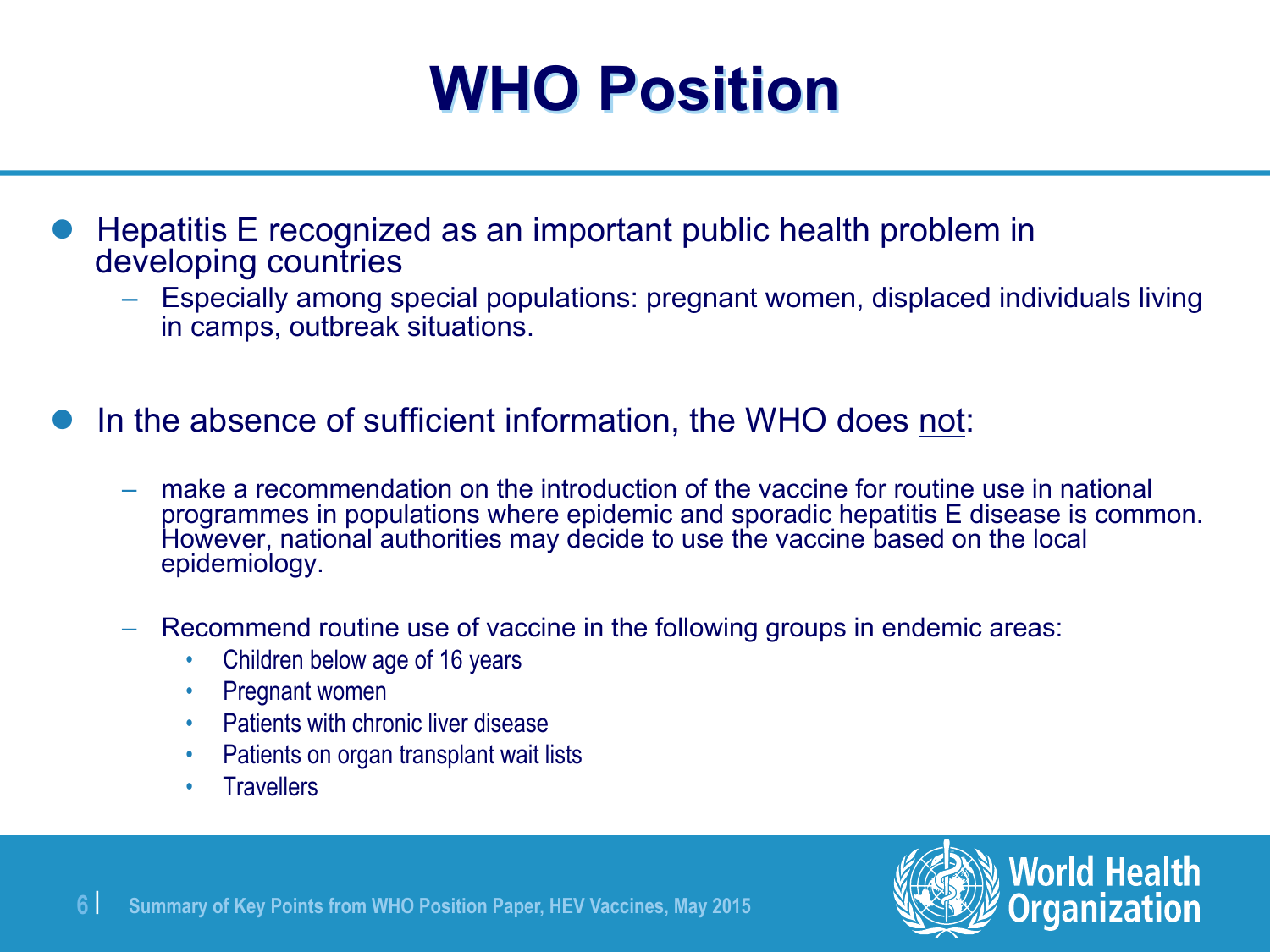# **WHO Position**

In outbreak situations (high risk of Hep E) WHO recommends:

- Considering use of HEV 239 vaccine to mitigate risk of Hep E outbreaks for high risk groups:
	- Pregnant women
	- Travellers
	- Health and humanitarian relief workers
- Evaluate risk and benefit of vaccination on an individual basis
- To address information gaps WHO recommends:
	- Pre-emptive design of research protocol to study vaccine safety and immunogenicity in outbreak situations among high risk groups.

![](_page_6_Picture_10.jpeg)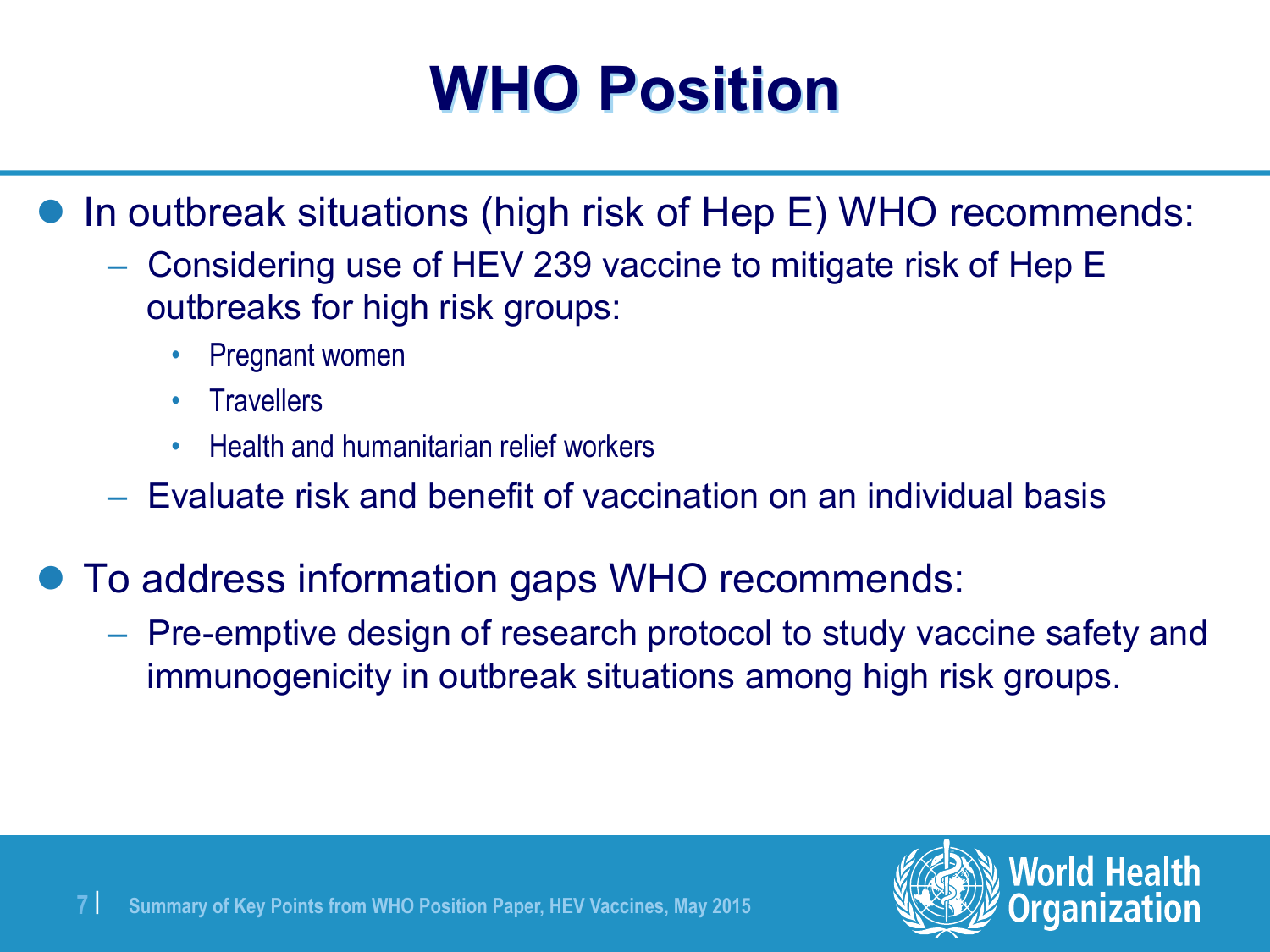# **Information Gaps**

- Incidence and mortality of the Hep E disease in general and in special populations;
- Immunogenicity of HEV 239:
	- outside the 16-65 age range
	- in populations at higher risk for hep E disease
		- E.g. with pre-existing liver disease or immunosuppressive conditions
	- in pregnant women
	- after SC vs. ID administration
	- on an accelerated schedule.

![](_page_7_Picture_10.jpeg)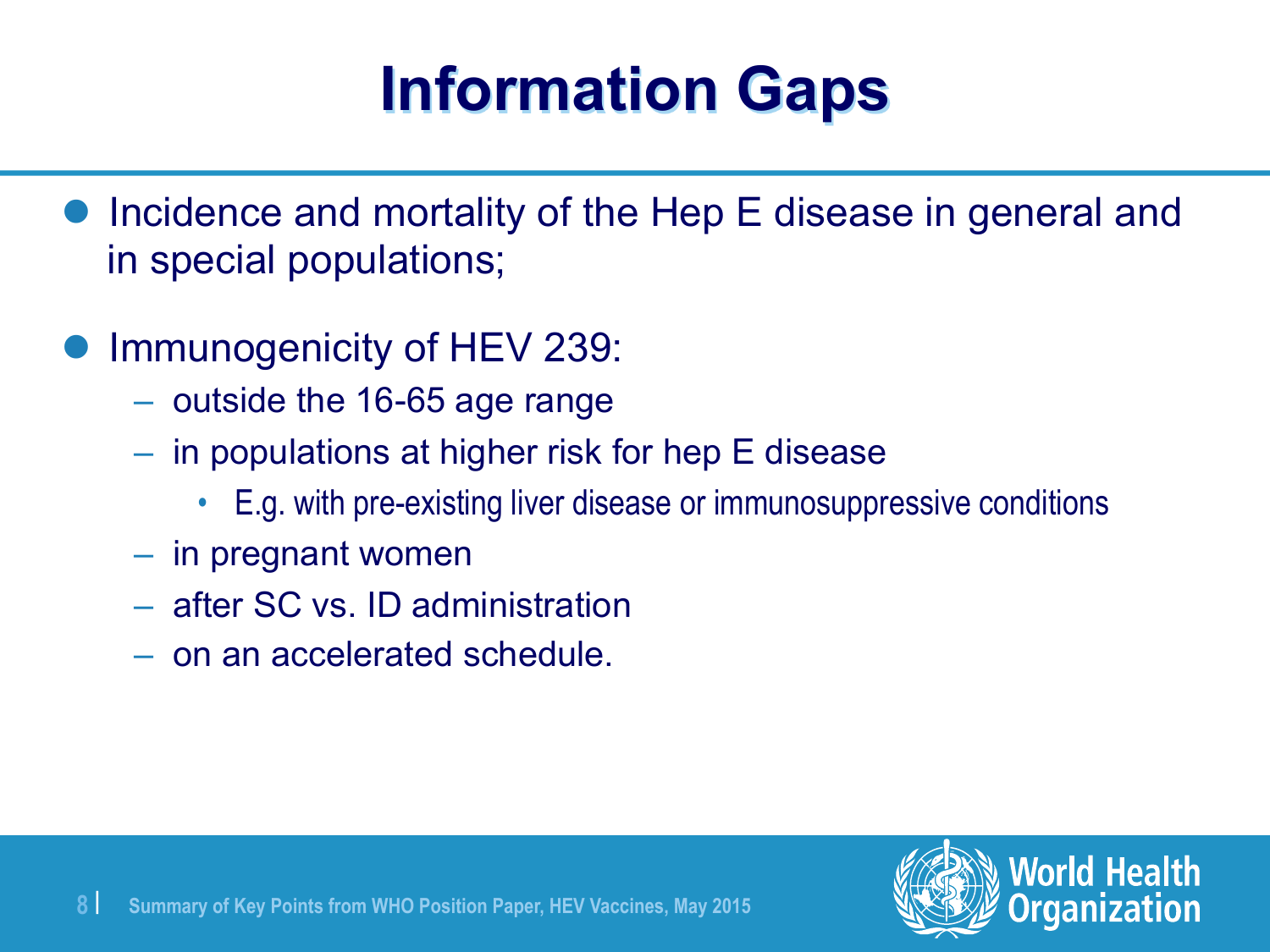# **Information Gaps**

- Efficacy of HEV 239:
	- against disease caused by genotypes 1, 2 and 3;
	- long term efficacy, duration of protection
	- with fewer than 3 doses or shorter intervals between doses;
	- need and timing of potential booster dose
- **Effectiveness of HEV 239**
- Cost effectiveness of vaccine programme in outbreak settings

![](_page_8_Picture_9.jpeg)